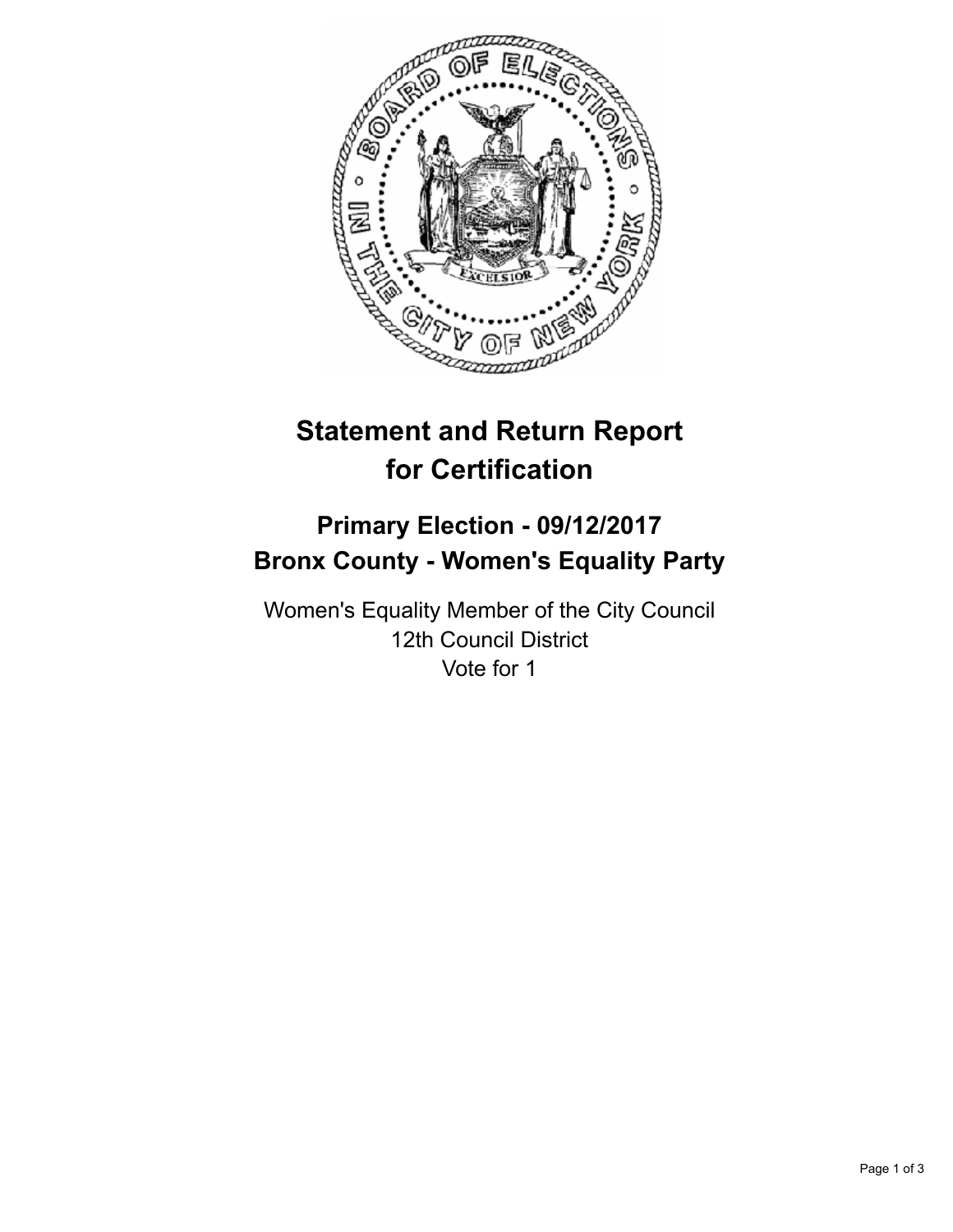

## **Assembly District 80**

| <b>Total Applicable Ballots</b>                          | 0 |
|----------------------------------------------------------|---|
| Less - Inapplicable Federal/Special Presidential Ballots |   |
| <b>Total Ballots</b>                                     | 0 |
| AFFIDAVIT                                                |   |
| ABSENTEE / MILITARY                                      |   |
| MANUALLY COUNTED EMERGENCY                               |   |
| <b>PUBLIC COUNTER</b>                                    |   |

## **Assembly District 81**

| <b>Total Applicable Ballots</b>                          | O            |
|----------------------------------------------------------|--------------|
| Less - Inapplicable Federal/Special Presidential Ballots | $\Omega$     |
| <b>Total Ballots</b>                                     | $\mathbf{0}$ |
| AFFIDAVIT                                                | $\Omega$     |
| ABSENTEE / MILITARY                                      | $\mathbf{0}$ |
| MANUALLY COUNTED EMERGENCY                               | $\Omega$     |
| PUBLIC COUNTER                                           | 0            |

## **Assembly District 82**

| PUBLIC COUNTER                                           | 0            |
|----------------------------------------------------------|--------------|
| <b>MANUALLY COUNTED EMERGENCY</b>                        | $\Omega$     |
| ABSENTEE / MILITARY                                      | $\Omega$     |
| <b>AFFIDAVIT</b>                                         | 0            |
| <b>Total Ballots</b>                                     | $\mathbf{0}$ |
| Less - Inapplicable Federal/Special Presidential Ballots | 0            |
| <b>Total Applicable Ballots</b>                          | 0            |
|                                                          |              |

## **Assembly District 83**

| PUBLIC COUNTER                                           |   |
|----------------------------------------------------------|---|
| MANUALLY COUNTED EMERGENCY                               | 0 |
| ABSENTEE / MILITARY                                      | 0 |
| AFFIDAVIT                                                | 0 |
| <b>Total Ballots</b>                                     |   |
| Less - Inapplicable Federal/Special Presidential Ballots | 0 |
| <b>Total Applicable Ballots</b>                          |   |
| Unrecorded                                               |   |